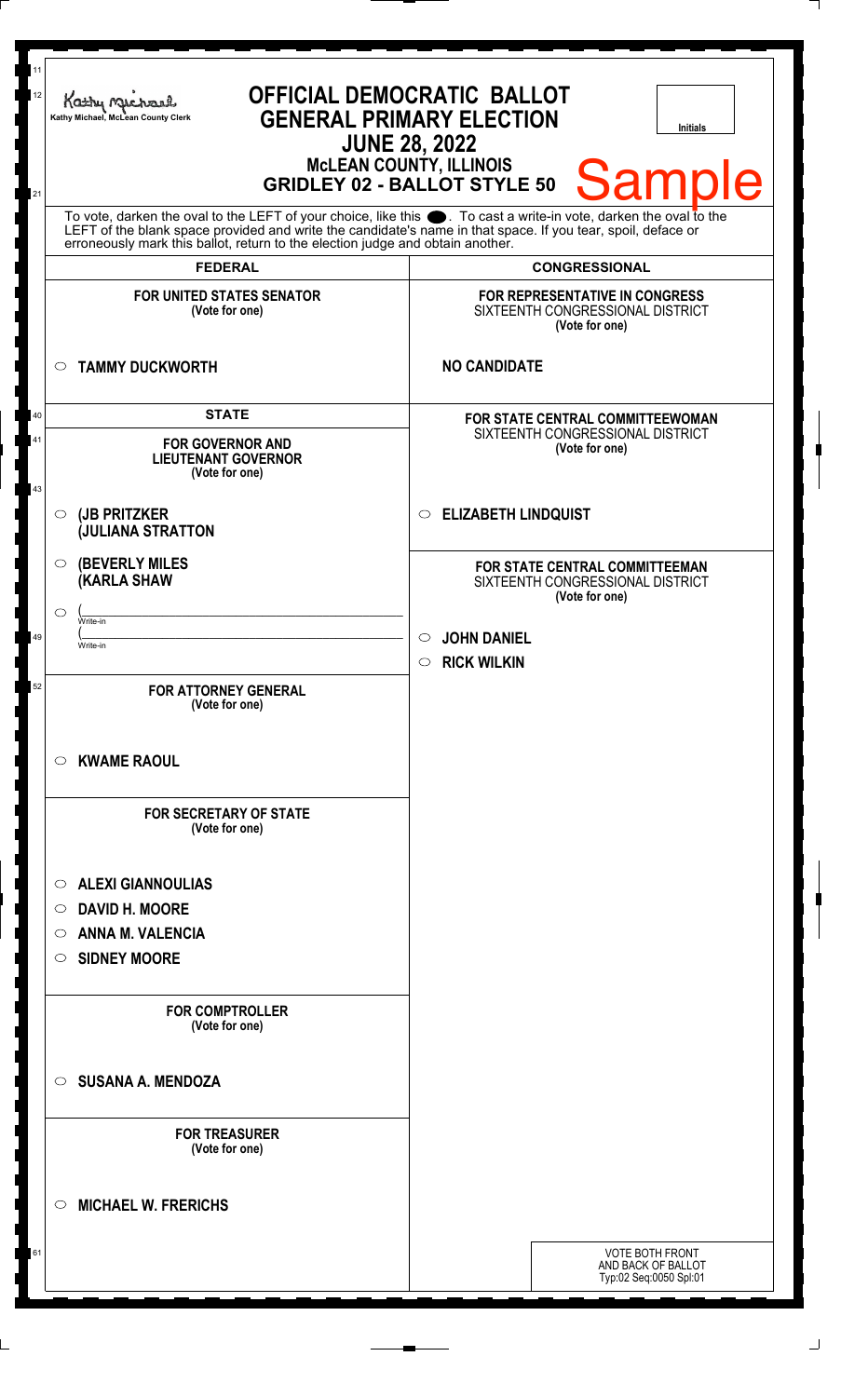|                                                                                                                            | <b>OFFICIAL DEMOCRATIC BALLOT - GENERAL PRIMARY ELECTION - JUNE 28, 2022</b>                                                        |
|----------------------------------------------------------------------------------------------------------------------------|-------------------------------------------------------------------------------------------------------------------------------------|
| <b>LEGISLATIVE</b>                                                                                                         | <b>JUDICIAL</b>                                                                                                                     |
| <b>FOR STATE SENATOR</b><br>FIFTY-THIRD LEGISLATIVE DISTRICT<br>(Vote for one)                                             | FOR JUDGE OF THE CIRCUIT COURT<br>ELEVENTH JUDICIAL CIRCUIT<br>(To fill the vacancy of the Hon. Scott Drazewski)<br>(Vote for one)  |
| <b>NO CANDIDATE</b>                                                                                                        | <b>NO CANDIDATE</b>                                                                                                                 |
| <b>REPRESENTATIVE</b>                                                                                                      |                                                                                                                                     |
| <b>FOR REPRESENTATIVE</b><br>IN THE GENERAL ASSEMBLY<br>ONE HUNDRED AND FIFTH<br>REPRESENTATIVE DISTRICT<br>(Vote for one) | FOR JUDGE OF THE CIRCUIT COURT<br>ELEVENTH JUDICIAL CIRCUIT<br>(To fill the vacancy of the Hon. Paul G. Lawrence)<br>(Vote for one) |
| <b>NO CANDIDATE</b>                                                                                                        | <b>NO CANDIDATE</b>                                                                                                                 |
| <b>COUNTY</b>                                                                                                              | <b>PRECINCT</b>                                                                                                                     |
| <b>FOR COUNTY CLERK</b><br>(Vote for one)                                                                                  | FOR PRECINCT COMMITTEEPERSON<br>GRIDLEY 02<br>(Vote for one)                                                                        |
| C LAURA McBURNEY                                                                                                           | <b>NO CANDIDATE</b>                                                                                                                 |
| <b>FOR COUNTY TREASURER</b><br>(Vote for one)                                                                              |                                                                                                                                     |
| <b>NO CANDIDATE</b>                                                                                                        |                                                                                                                                     |
| <b>FOR COUNTY SHERIFF</b><br>(Vote for one)                                                                                |                                                                                                                                     |
| <b>NO CANDIDATE</b>                                                                                                        |                                                                                                                                     |
| <b>REGIONAL OFFICE</b><br>OF EDUCATION                                                                                     |                                                                                                                                     |
| FOR REGIONAL SUPERINTENDENT OF SCHOOLS<br>(MASON, TAZEWELL AND WOODFORD COUNTIES)<br>(Vote for one)                        |                                                                                                                                     |
| <b>NO CANDIDATE</b>                                                                                                        |                                                                                                                                     |
| <b>COUNTY BOARD</b>                                                                                                        |                                                                                                                                     |
| <b>FOR COUNTY BOARD MEMBER</b><br><b>COUNTY BOARD DISTRICT 1</b><br>(Vote for not more than two)                           |                                                                                                                                     |
| <b>JANIS B. HOLLINS</b><br>$\circ$                                                                                         |                                                                                                                                     |
| <b>MARCIA S. BEAMAN</b><br>$\circ$                                                                                         |                                                                                                                                     |
|                                                                                                                            |                                                                                                                                     |
|                                                                                                                            |                                                                                                                                     |
|                                                                                                                            | YOU HAVE NOW<br><b>COMPLETED VOTING</b>                                                                                             |
|                                                                                                                            | VOTE BOTH FRONT                                                                                                                     |
|                                                                                                                            | AND BACK OF BALLOT<br>Typ:02 Seq:0050 Spl:01                                                                                        |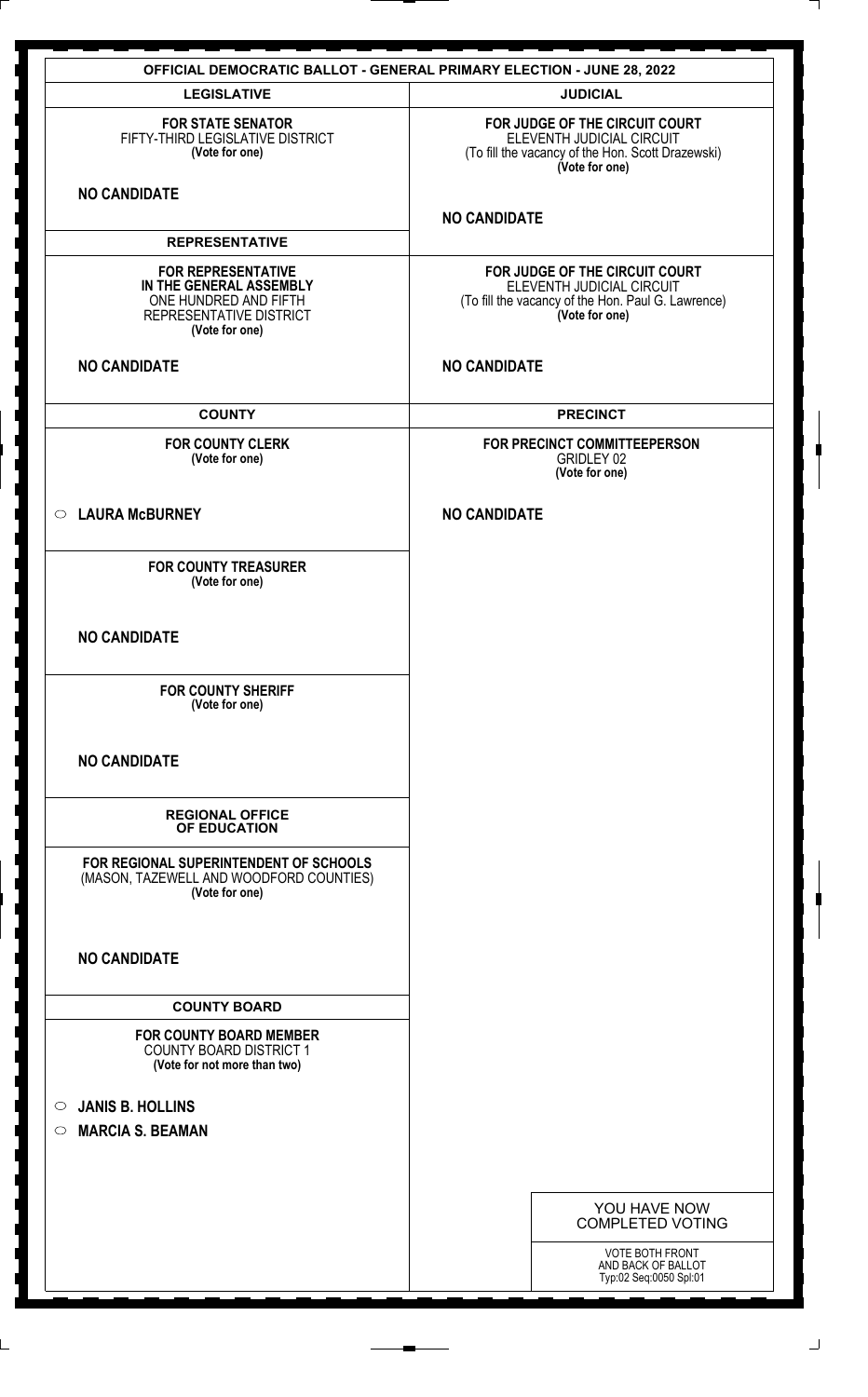| 11<br>12 | <b>OFFICIAL DEMOCRATIC BALLOT</b><br>Kathy Me<br><b>GENERAL PRIMARY ELECTION</b><br>Kathy Michael, McLean County Clerk<br><b>Initials</b><br><b>JUNE 28, 2022</b><br><b>MCLEAN COUNTY, ILLINOIS</b><br><b>Sample</b><br><b>GRIDLEY 02 - BALLOT STYLE 51</b>                                                            |                                                                                        |  |
|----------|------------------------------------------------------------------------------------------------------------------------------------------------------------------------------------------------------------------------------------------------------------------------------------------------------------------------|----------------------------------------------------------------------------------------|--|
| 21       | To vote, darken the oval to the LEFT of your choice, like this $\bullet$ . To cast a write-in vote, darken the oval to the LEFT of the blank space provided and write the candidate's name in that space. If you tear, spoil, deface<br>erroneously mark this ballot, return to the election judge and obtain another. |                                                                                        |  |
|          | <b>FEDERAL</b>                                                                                                                                                                                                                                                                                                         | <b>CONGRESSIONAL</b>                                                                   |  |
|          | <b>FOR UNITED STATES SENATOR</b><br>(Vote for one)                                                                                                                                                                                                                                                                     | FOR REPRESENTATIVE IN CONGRESS<br>SIXTEENTH CONGRESSIONAL DISTRICT<br>(Vote for one)   |  |
|          | <b>TAMMY DUCKWORTH</b>                                                                                                                                                                                                                                                                                                 | <b>NO CANDIDATE</b>                                                                    |  |
| 40<br>41 | <b>STATE</b><br><b>FOR GOVERNOR AND</b><br><b>LIEUTENANT GOVERNOR</b><br>(Vote for one)                                                                                                                                                                                                                                | FOR STATE CENTRAL COMMITTEEWOMAN<br>SIXTEENTH CONGRESSIONAL DISTRICT<br>(Vote for one) |  |
| 43       | (JB PRITZKER<br>$\circ$<br><b>JULIANA STRATTON</b>                                                                                                                                                                                                                                                                     | <b>ELIZABETH LINDQUIST</b><br>$\circ$                                                  |  |
|          | <b>(BEVERLY MILES)</b><br>$\circ$<br><b>KARLA SHAW</b><br>O<br>Write-in                                                                                                                                                                                                                                                | FOR STATE CENTRAL COMMITTEEMAN<br>SIXTEENTH CONGRESSIONAL DISTRICT<br>(Vote for one)   |  |
| 49       | Write-in                                                                                                                                                                                                                                                                                                               | <b>JOHN DANIEL</b><br>$\circ$<br><b>RICK WILKIN</b><br>$\circ$                         |  |
| 53       | <b>FOR ATTORNEY GENERAL</b><br>(Vote for one)                                                                                                                                                                                                                                                                          |                                                                                        |  |
|          | <b>KWAME RAOUL</b><br>$\circ$                                                                                                                                                                                                                                                                                          |                                                                                        |  |
|          | <b>FOR SECRETARY OF STATE</b><br>(Vote for one)                                                                                                                                                                                                                                                                        |                                                                                        |  |
|          | <b>ALEXI GIANNOULIAS</b><br>◯<br><b>DAVID H. MOORE</b><br>$\circ$<br><b>ANNA M. VALENCIA</b><br>$\bigcirc$<br><b>SIDNEY MOORE</b><br>$\circ$                                                                                                                                                                           |                                                                                        |  |
|          | <b>FOR COMPTROLLER</b><br>(Vote for one)                                                                                                                                                                                                                                                                               |                                                                                        |  |
|          | <b>SUSANA A. MENDOZA</b><br>$\bigcirc$                                                                                                                                                                                                                                                                                 |                                                                                        |  |
|          | <b>FOR TREASURER</b><br>(Vote for one)                                                                                                                                                                                                                                                                                 |                                                                                        |  |
|          | <b>MICHAEL W. FRERICHS</b><br>◯                                                                                                                                                                                                                                                                                        |                                                                                        |  |
| 61       |                                                                                                                                                                                                                                                                                                                        | <b>VOTE BOTH FRONT</b><br>AND BACK OF BALLOT<br>Typ:02 Seq:0051 Spl:01                 |  |

 $\perp$